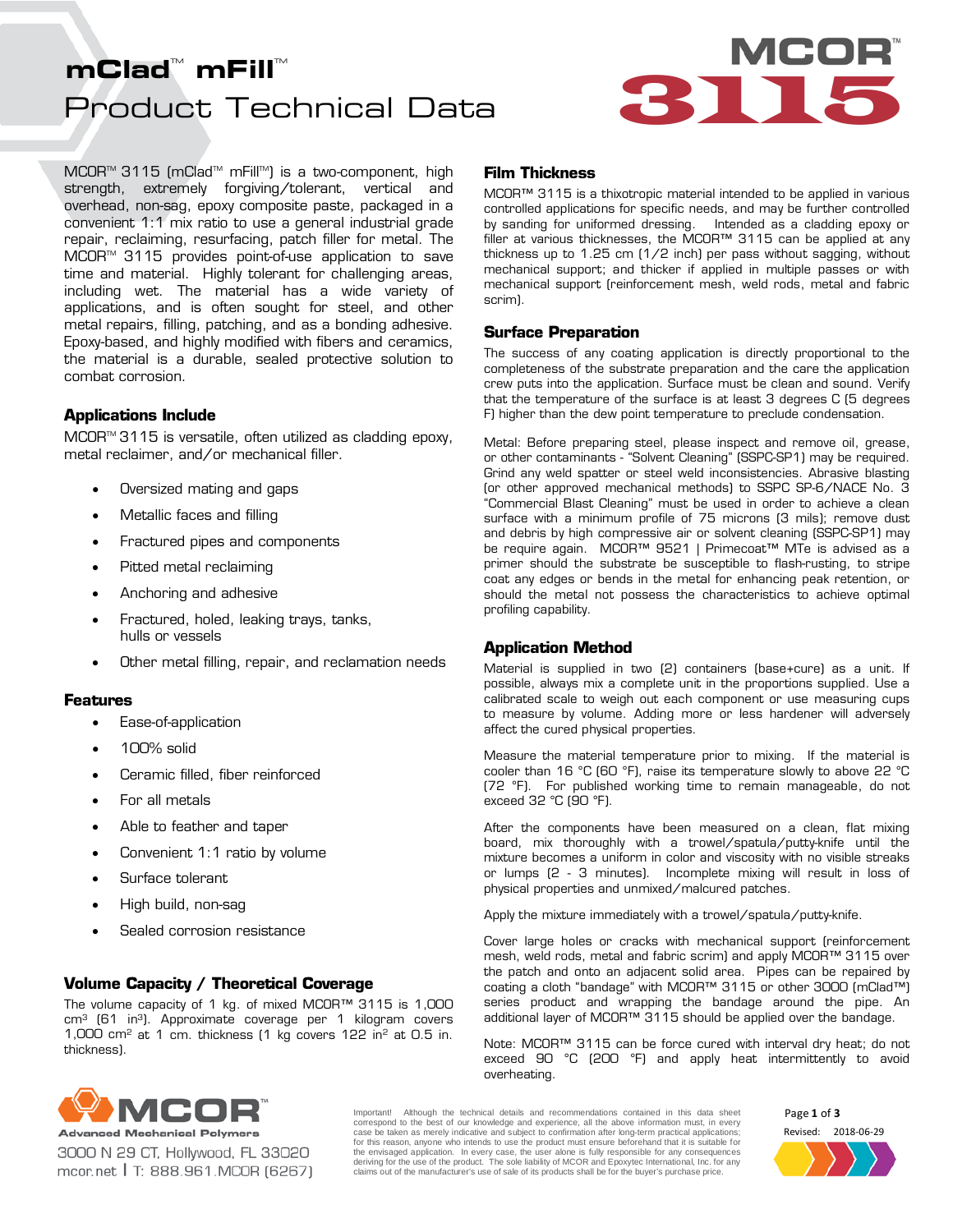# Product Technical Data **mClad™ mFill™**



# **Packaging & Color**

A unit is a two-component (base+cure)

MCOR™ 3115 is available in:

• Dark Grey

# **Thinning**

Thin with MCOR™ 9001 | #1 Reduction not to exceed 2% by volume.

# **Safety**

Consult Material Safety Data Sheet (SDS) for all material safety information.

# **Storage & Handling**

Shelf life: 5 years, sealed. Store in a dry area away from direct sunlight. Clean tools with MCOR™ 9015 | #5 Cut & Clean.

# **Limitations**

Apply in good weather when air and surface temperatures are above 16 °C (60°F). For optimum application properties, condition the material to 22 °C (72 °F) temperature range prior to mixing and application.

# **Technical Properties**

### **General**

| Type:                                      | Thixotropic Epoxy | Mixing ratio (by weight):               |                   | 1:1                                               |
|--------------------------------------------|-------------------|-----------------------------------------|-------------------|---------------------------------------------------|
| <b>Base component (consistency):</b>       | Paste             | Mixing ratio (by volume):               |                   | 1:1                                               |
| <b>Base component (color):</b>             | Dark grey         | Solids by volume:                       | ASTM D2697        | 100%                                              |
| <b>Solidified component (consistency):</b> | Paste             | Solvents (VOC) by volume:               | <b>ASTM D2697</b> | O%                                                |
| <b>Solidified component (color):</b>       | Light grey        | Pot life (200q mass $@$ 20 $°C$ ):      |                   | 25 min.                                           |
| Finish:                                    | Matte             | Curing schedule (200g mass $@$ 20 °C ): |                   | 4.5 hours                                         |
| <b>Water absorption:</b>                   | $0.02\%$          |                                         |                   | (dry to touch)<br>24 hours<br>(return-to-service) |

### **Adhesion**

#### **Tensile adhesion (pull-off bond strength)**

In accordance with ASTM D4541/ISO 4624, the pull off strength from abrasive blasted steel yields on average:

18.25 MPa (2,647 psi)

### **Shore D**

In accordance with ASTM D2240, typical values will yield: 82

### **Barcol**

In accordance with ASTM D2583, typical values will yield: 74

# **Elongation & Tensile Properties**

In accordance with ASTM D638, typical values will yield:

| Tensile strength:   | 18.2 MPa (2,638 psi)                 |
|---------------------|--------------------------------------|
| Tensile elongation: | 2.69%                                |
| Young's Modulus:    | 669 MPa (0.97 x 10 <sup>5</sup> psi) |

# **Hardness Flexural Properties**

In accordance with ASTM D790, typical values will yield:

**Flexural strength:** 30.8 MPa (4,470 psi) **Flexural modulus:** 1,710 MPa (2.48 x 10<sup>5</sup> psi)



3000 N 29 CT, Hollywood, FL 33020 mcor.net | T: 888.961.MCOR (6267) Important! Although the technical details and recommendations contained in this data sheet correspond to the best of our knowledge and experience, all the above information must, in every case be taken as merely indicative and subject to confirmation after long-term practical applications; for this reason, anyone who intends to use the product must ensure beforehand that it is suitable for the envisaged application. In every case, the user alone is fully responsible for any consequences<br>deriving for the use of the product. The sole liability of MCOR and Epoxytec International, Inc. for any claims out of the manufacturer's use of sale of its products shall be for the buyer's purchase price.